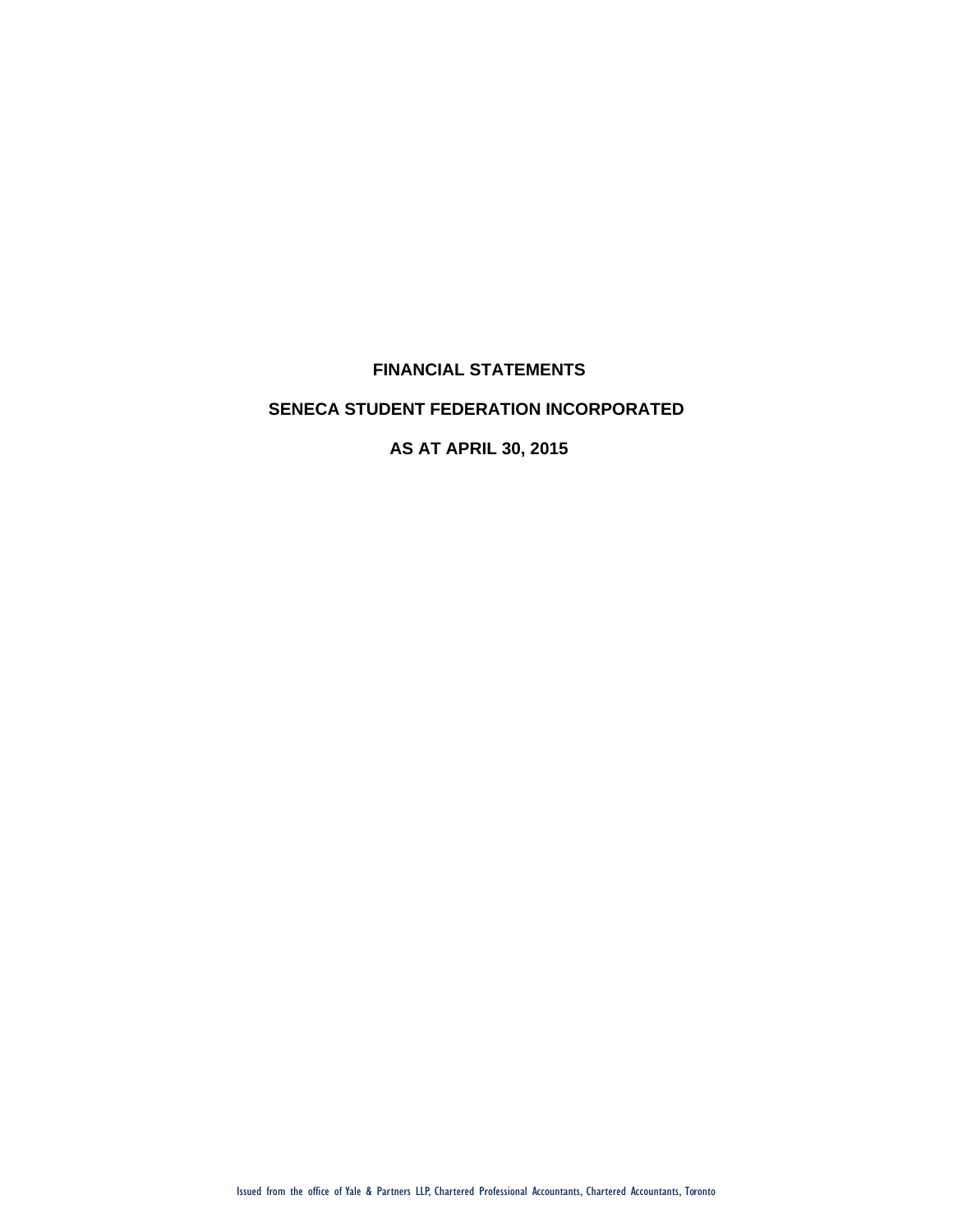## **AS AT APRIL 30, 2015**

## **INDEX**

| Independent Auditors' Report                      |               |
|---------------------------------------------------|---------------|
| <b>Statement of Financial Position</b>            | $\mathcal{P}$ |
| Statement of Operations and Changes in Net Assets | 3             |
| <b>Statement of Cash Flows</b>                    | 4             |
| <b>Notes to Financial Statements</b>              | $5 - 10$      |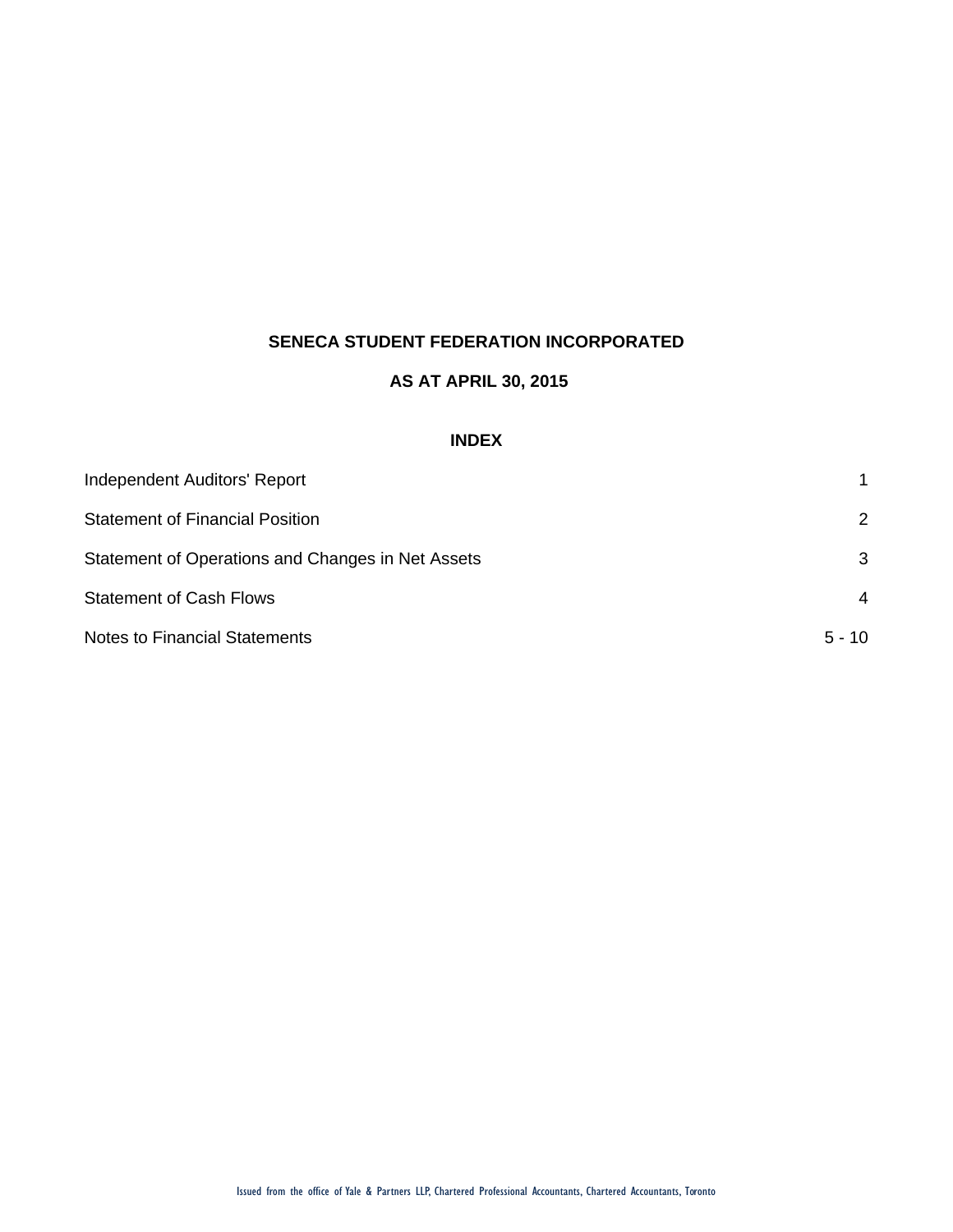

Amarjit (A.J.) Manhas, CPA, CA Earl S. Weiner, CPA, CA Munsoor A. Khan, CPA, CA Pei (Peter) Zhang, CPA, CA

H. Gordon Lee, CPA, CA Jeffrey R. Dessau, CPA, CA

**PARTNERS CONSULTANTS TO THE FIRM** Howard Detsky, CPA, CA M. Ibrar Khan, CPA, CGA

## **INDEPENDENT AUDITORS' REPORT**

#### To the members of **Seneca Student Federation Incorporated**

We have audited the accompanying financial statements of **Seneca Student Federation Incorporated**, which comprise the statement of financial position as at April 30, 2015, the statements of change in net assets, operations and cash flows for the year then ended, and summary of significant accounting policies and other explanatory information.

#### Management's Responsibility for the Financial Statements

Management is responsible for the preparation and fair presentation of these financial statements in accordance with Canadian accounting standards for not-for-profit organizations, and for such internal control as management determines is necessary to enable the preparation of financial statements that are free from material misstatement, whether due to fraud or error.

#### Auditor's Responsibility

Our responsibility is to express an opinion on these financial statements based on our audit. We conducted our audit in accordance with Canadian generally accepted auditing standards. Those standards require that we comply with ethical requirements and plan and perform the audit to obtain reasonable assurance about whether the financial statements are free from material misstatement.

An audit involves performing procedures to obtain audit evidence about the amounts and disclosures in the financial statements. The procedures selected depend on the auditor's judgment, including the assessment of the risks of material misstatement of the financial statements, whether due to fraud or error. In making those risk assessments, the auditor considers internal control relevant to the entity's preparation and fair presentation of the financial statements in order to design audit procedures that are appropriate in the circumstances, but not for the purpose of expressing an opinion on the effectiveness of the entity's internal control. An audit also includes evaluating the appropriateness of accounting policies used and the reasonableness of accounting estimates made by management, as well as evaluating the overall presentation of the financial statements.

We believe that the audit evidence we have obtained is sufficient and appropriate to provide a basis for our audit opinion.

#### **Opinion**

In our opinion, these financial statements present fairly, in all material respects, the financial position of the federation as at April 30, 2015, and the results of its operations and the cash flows for the year then ended in accordance with Canadian accounting standards for not-for-profit organizations.

Maimeis H

Chartered Professional Accountants Licensed Public Accountants

Toronto, Ontario March 23, 2016

# **Celebrating over 60 years of excellence**

PARTNERING FOR SUCCESS Page 1



20 Holly Street, Suite 400, Toronto, Canada M4S 3E8 Tel: (416) 485-6000 Fax: (416) 485-1105 www.yaleandpartners.ca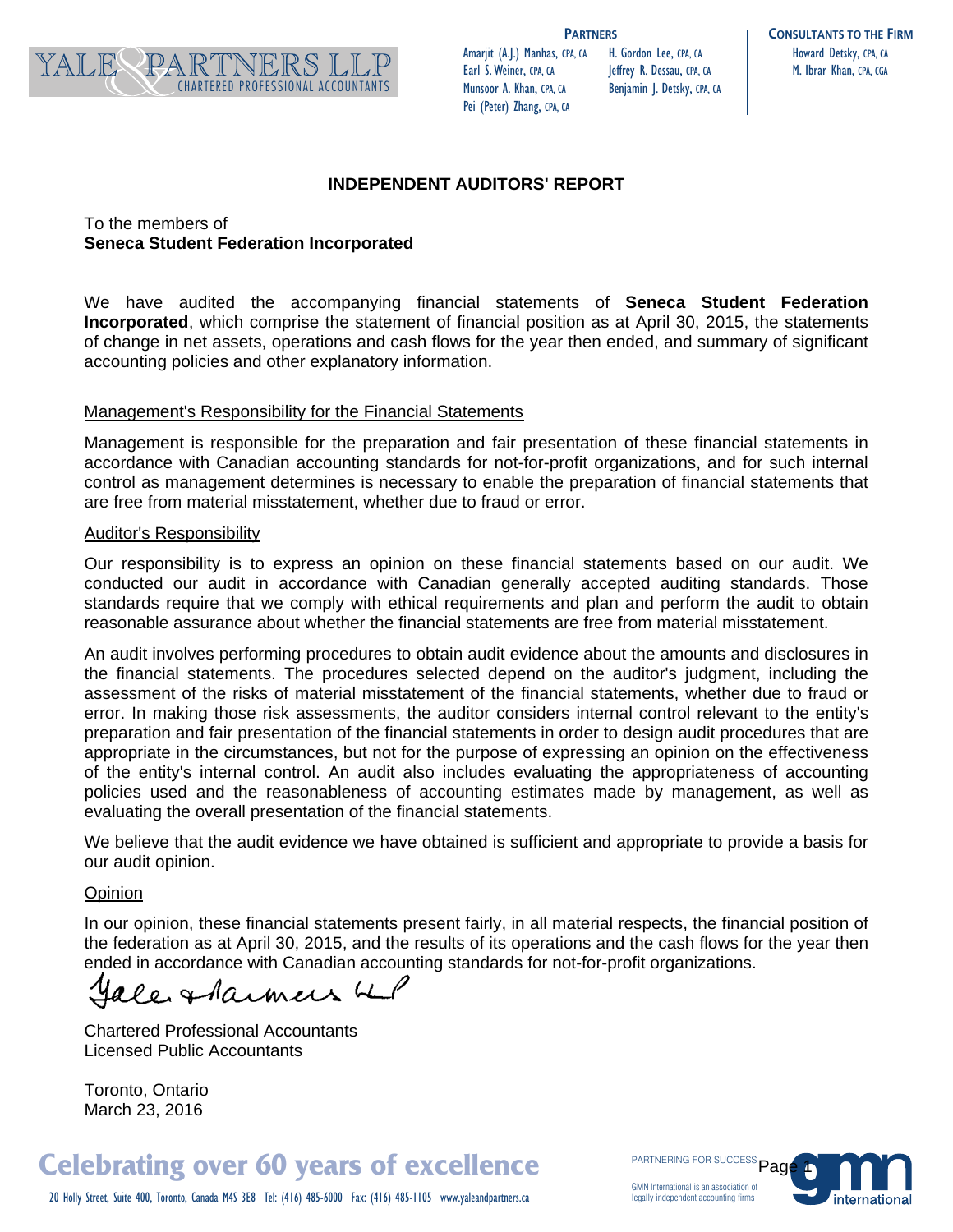#### **STATEMENT OF FINANCIAL POSITION**

#### **AS AT APRIL 30, 2015 (With corresponding figures as at April 30, 2014)**

|                                                                                                                                            | 2015                                                                     | 2014                                                                                  |
|--------------------------------------------------------------------------------------------------------------------------------------------|--------------------------------------------------------------------------|---------------------------------------------------------------------------------------|
| <b>ASSETS</b>                                                                                                                              |                                                                          |                                                                                       |
| <b>CURRENT</b><br>Cash<br>Due from Seneca College of Applied Arts and Technology<br><b>HST</b> receivable<br>Prepaid expenses<br>Inventory | \$<br>7,113,810<br>2,531,280<br>142,049<br>22,052<br>25,641<br>9,834,832 | $\mathfrak{S}$<br>302,643<br>13,672,584<br>208,656<br>23,307<br>159,690<br>14,366,880 |
| <b>PROPERTY AND EQUIPMENT</b> (note 4)                                                                                                     | 1,257,014                                                                | 1,173,307                                                                             |
| <b>RESTRICTED CASH - STUDENT BUILDING FUND (note 7)</b>                                                                                    | 9,904,294                                                                | $\overline{\phantom{a}}$                                                              |
| <b>TOTAL ASSETS</b>                                                                                                                        | 20,996,140                                                               | 15,540,187<br>\$.                                                                     |
| <b>LIABILITIES</b>                                                                                                                         |                                                                          |                                                                                       |
| <b>CURRENT</b><br>Accounts payable and accrued liabilities<br>Health and dental premiums payable<br>Deferred revenue (note 5)              | \$<br>544,313<br>2,105,986<br>1,118,911<br>3,769,210                     | \$<br>182,329<br>697,492<br>879,821                                                   |
| <b>DEFERRED STUDENT BUILDING FEES (note 7)</b>                                                                                             | 9,904,294                                                                | 7,722,761                                                                             |
| <b>TOTAL LIABILITIES</b>                                                                                                                   | 13,673,504                                                               | 8,602,582                                                                             |
| <b>NET ASSETS</b>                                                                                                                          | 7,322,636                                                                | 6,937,605                                                                             |
| <b>TOTAL LIABILITIES AND NET ASSETS</b>                                                                                                    | 20,996,140                                                               | <u>15,540,187</u><br>S                                                                |
| <b>APPROVED ON BEHALF OF THE BOARD</b>                                                                                                     |                                                                          |                                                                                       |

**Director** 

**Director** 

See accompanying notes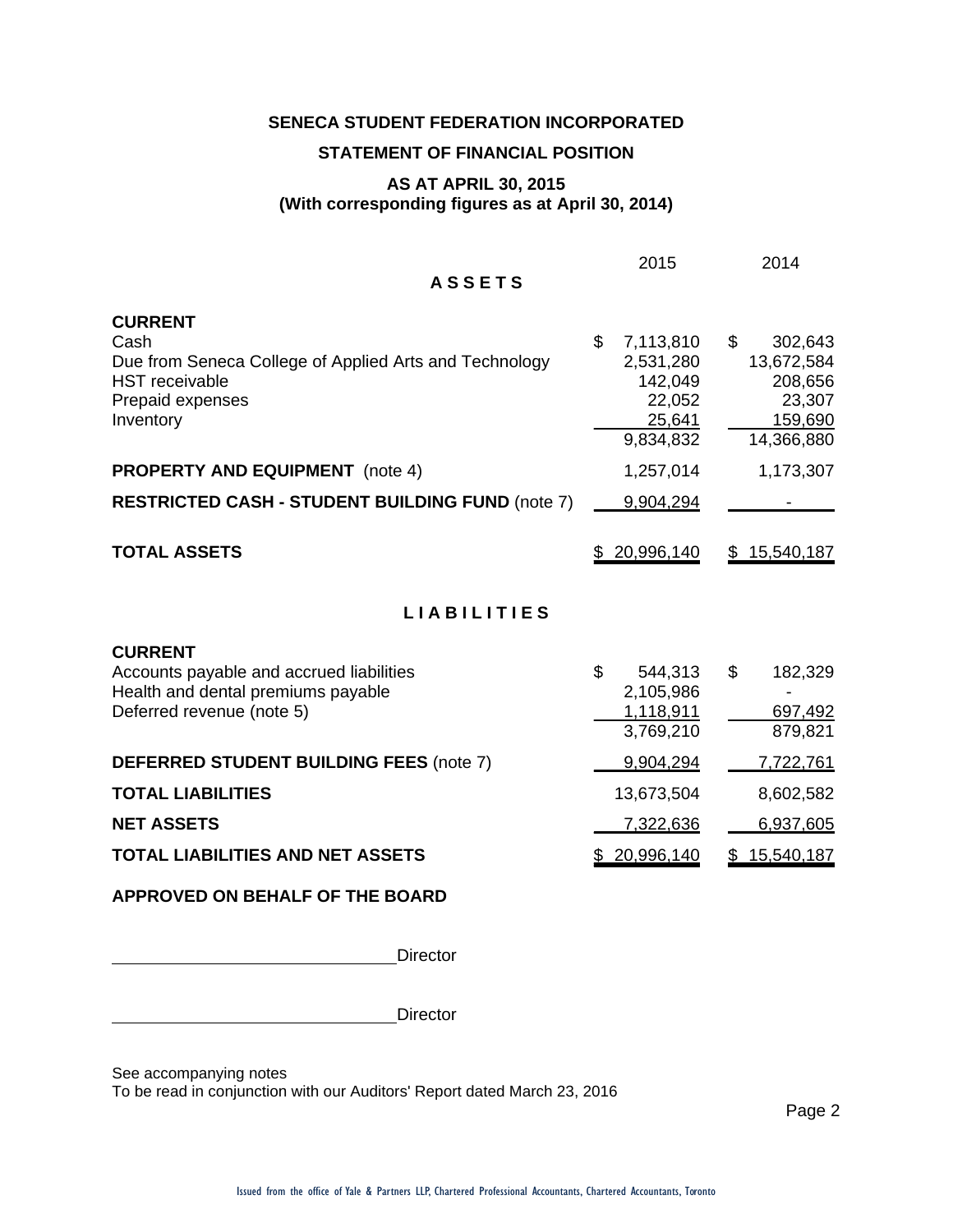## **STATEMENT OF OPERATIONS AND CHANGES IN NET ASSETS**

### **FOR THE YEAR ENDED APRIL 30, 2015 (With corresponding figures for the month ended April 30, 2014)**

|                                                                                                                                                                                                                                                                                                                                                   | 2015<br>(12 Months)                                                                                                                                        | 2014<br>(1 Month)                                                              |
|---------------------------------------------------------------------------------------------------------------------------------------------------------------------------------------------------------------------------------------------------------------------------------------------------------------------------------------------------|------------------------------------------------------------------------------------------------------------------------------------------------------------|--------------------------------------------------------------------------------|
| <b>REVENUES</b><br>Health, dental and extended health premiums<br>General student fees<br><b>TTC</b> fare sales<br>Retail sales and leasing<br>Building and maintenance fees<br>Interest income                                                                                                                                                   | \$<br>3,619,657<br>3,147,298<br>1,700,239<br>341,259<br>45,696<br><u>147,777</u><br>9,001,926                                                              | \$<br>107,963<br>25,097<br>133,060                                             |
| <b>EXPENDITURES</b><br>Health, dental and extended health costs<br>TTC fare purchases<br><b>Salaries</b><br>General expenses and supplies<br>Shuttle bus service<br>Advertising and promotion<br>Retail cost of goods sold<br><b>Staff benefits</b><br><b>Professional fees</b><br>Travel<br>Maintenance and repairs<br>Telephone<br>Amortization | 3,469,142<br>1,702,623<br>1,294,692<br>762,261<br>352,201<br>338,919<br>176,528<br>151,979<br>90,907<br>42,103<br>70,792<br>18,538<br>146,210<br>8,616,895 | 151,087<br>101,192<br>103,731<br>10,255<br>8,244<br>1,992<br>31,387<br>407,888 |
| <b>SURPLUS (DEFICIT) FOR THE YEAR / MONTH</b>                                                                                                                                                                                                                                                                                                     | 385,031                                                                                                                                                    | (274, 828)                                                                     |
| <b>OPENING NET ASSETS</b>                                                                                                                                                                                                                                                                                                                         | 6,937,605                                                                                                                                                  | <u>7,212,433</u>                                                               |
| <b>CLOSING NET ASSETS</b>                                                                                                                                                                                                                                                                                                                         | 7,322,636<br>\$                                                                                                                                            | \$<br>6,937,605                                                                |

See accompanying notes To be read in conjunction with our Auditors' Report dated March 23, 2016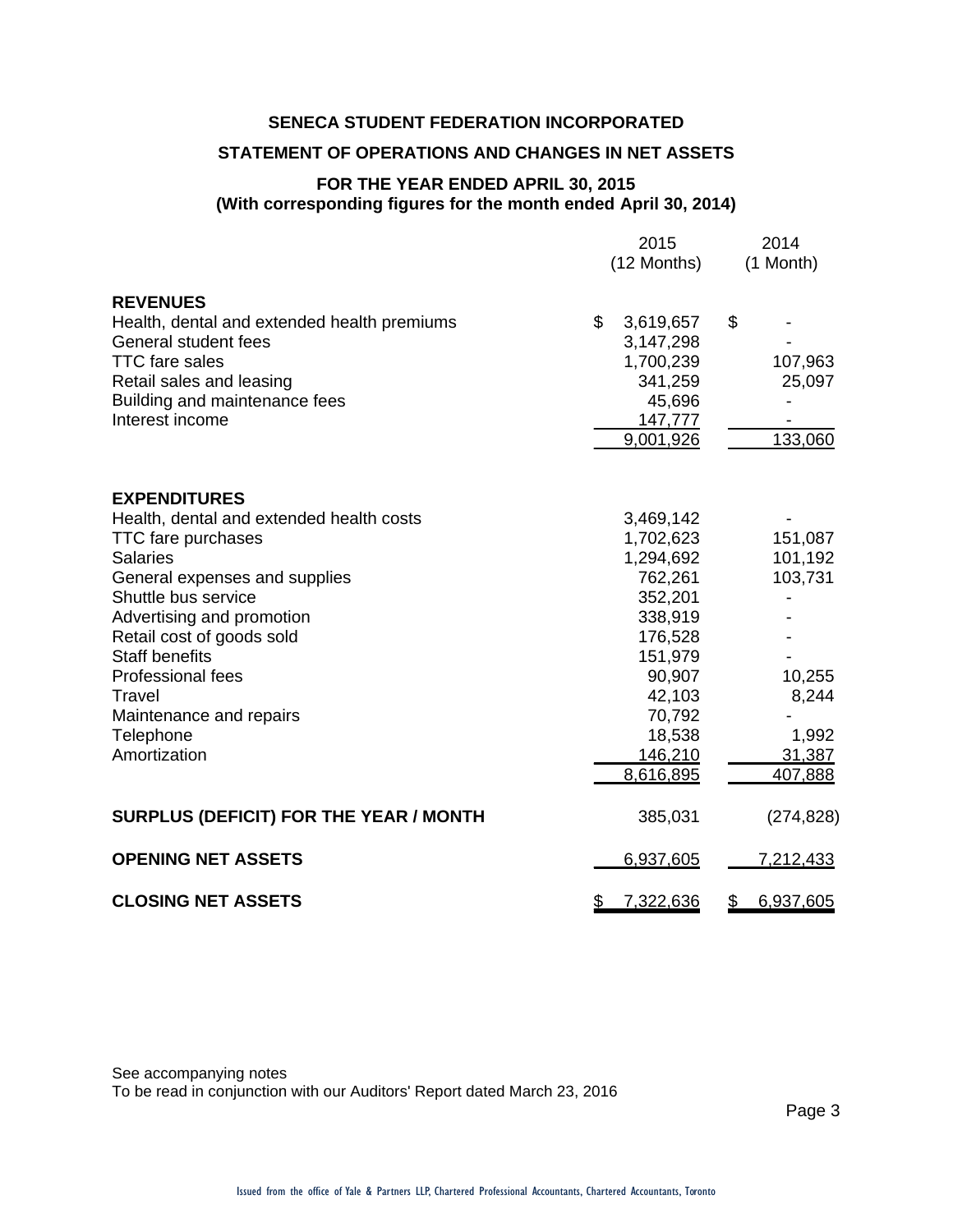## **STATEMENT OF CASH FLOWS**

## **FOR THE YEAR ENDED APRIL 30, 2015 (With comparative figures for the year ended at April 30, 2014)**

|                                                                                                                                                                                                                                                    | 2015                                                                                                          | 2014                                                         |
|----------------------------------------------------------------------------------------------------------------------------------------------------------------------------------------------------------------------------------------------------|---------------------------------------------------------------------------------------------------------------|--------------------------------------------------------------|
| <b>CASH PROVIDED BY (USED IN)</b>                                                                                                                                                                                                                  | (12 Months)                                                                                                   | (1 Month)                                                    |
| <b>OPERATIONS</b><br>Surplus (deficit)                                                                                                                                                                                                             | \$<br>385,031                                                                                                 | \$<br>(274, 828)                                             |
| Non-cash item<br>Amortization                                                                                                                                                                                                                      | 146,210                                                                                                       | 31,387                                                       |
| Non-cash working capital<br>Due from Seneca College<br><b>HST</b> receivable<br>Prepaid expenses<br>Inventory<br>Accounts payable and accrued liabilities<br>Health and dental premiums payable<br>Deferred revenue<br>Deferred Building Fund fees | 11,141,304<br>66,607<br>1,255<br>134,049<br>361,984<br>2,105,986<br>421,419<br><u>2,181,533</u><br>16,945,378 | 401,373<br>(17,690)<br>3,252<br>65,551<br>154,340<br>363,385 |
| <b>INVESTING</b><br>Purchase of property, plant and equipment<br>Increase in cash restricted for building fund                                                                                                                                     | (229, 917)<br>(9,904,294)<br><u>(10,134,211)</u>                                                              | (60, 742)<br>(60, 742)                                       |
| <b>CHANGE IN CASH</b>                                                                                                                                                                                                                              | 6,811,167                                                                                                     | 302,643                                                      |
| <b>OPENING CASH</b>                                                                                                                                                                                                                                | 302,643                                                                                                       |                                                              |
| <b>CLOSING CASH</b>                                                                                                                                                                                                                                | 7,113,810                                                                                                     | \$<br>302,643                                                |

See accompanying notes To be read in conjunction with our Auditors' Report dated March 23, 2016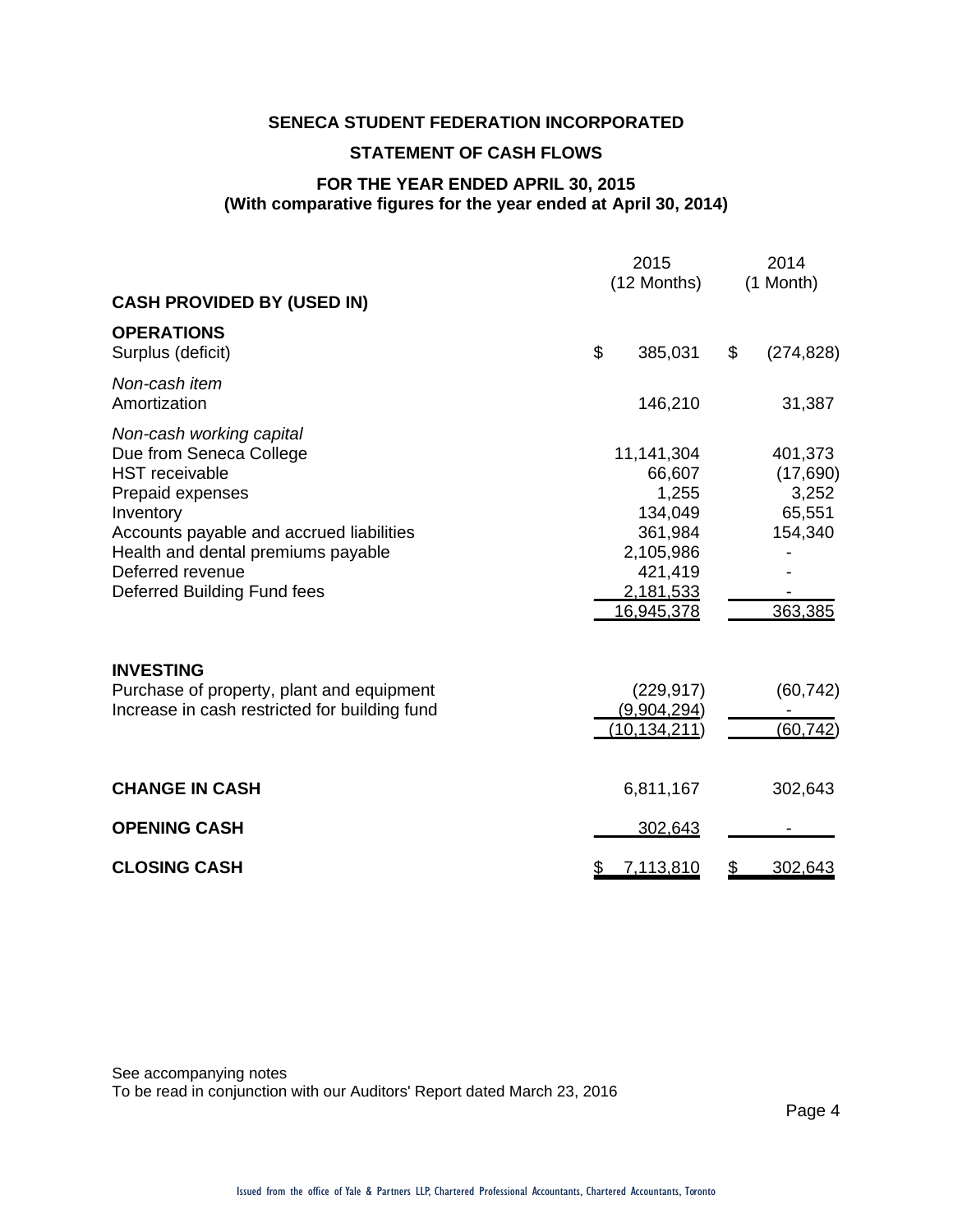#### **1. STATUS AND PURPOSE OF THE ORGANIZATION**

The Seneca Student Federation Incorporated (the Federation) is a non-profit corporation. The Federation was incorporated on November 1, 1999, for the purpose of carrying on activities for the benefit of the students of Seneca College of Applied Arts and Technology. As the Federation's revenues are derived from Seneca College's student body, it is economically dependent upon the college. As a non-profit organization the corporation is exempt from income taxes.

#### **2. SUMMARY OF SIGNIFICANT ACCOUNTING POLICIES**

These financial statements have been prepared in accordance with Part III of the *CPA Canada Handbook* - *Accounting Standards for Not-For-Profit Organizations*.

#### Cash

Cash consists of cash on hand, as well as chequing and savings accounts bank balances at Canadian Chartered banks.

#### Financial instruments

The Federation initially records a financial instrument at its fair value.

The Federation recognizes its transaction costs in net income in the period incurred. However, financial instruments that will not be subsequently measured at fair value are adjusted by the transactions costs that are directly attributable to their origination, issuance or assumption.

Subsequently, the Federation measures financial instruments as follows:

- investments in equity instruments that are quoted in an active market at fair value;
- all other investments in equity instruments at cost less impairment;
- all other financial assets at amortized cost;
- all financial liabilities at amortized cost; and

#### Property, Plant And Equipment

Property, plant and equipment are recorded at cost and are amortized on a declining balance using the following rates:

| <b>Building improvements</b>             | 4%              |
|------------------------------------------|-----------------|
| Storage shed                             | 10%             |
| Furniture and fixtures and Java Junction | <b>20%</b>      |
| Computer and other equipment             | 30 <sup>%</sup> |
| Computer software                        | 100%            |
| Ramp                                     | 8%              |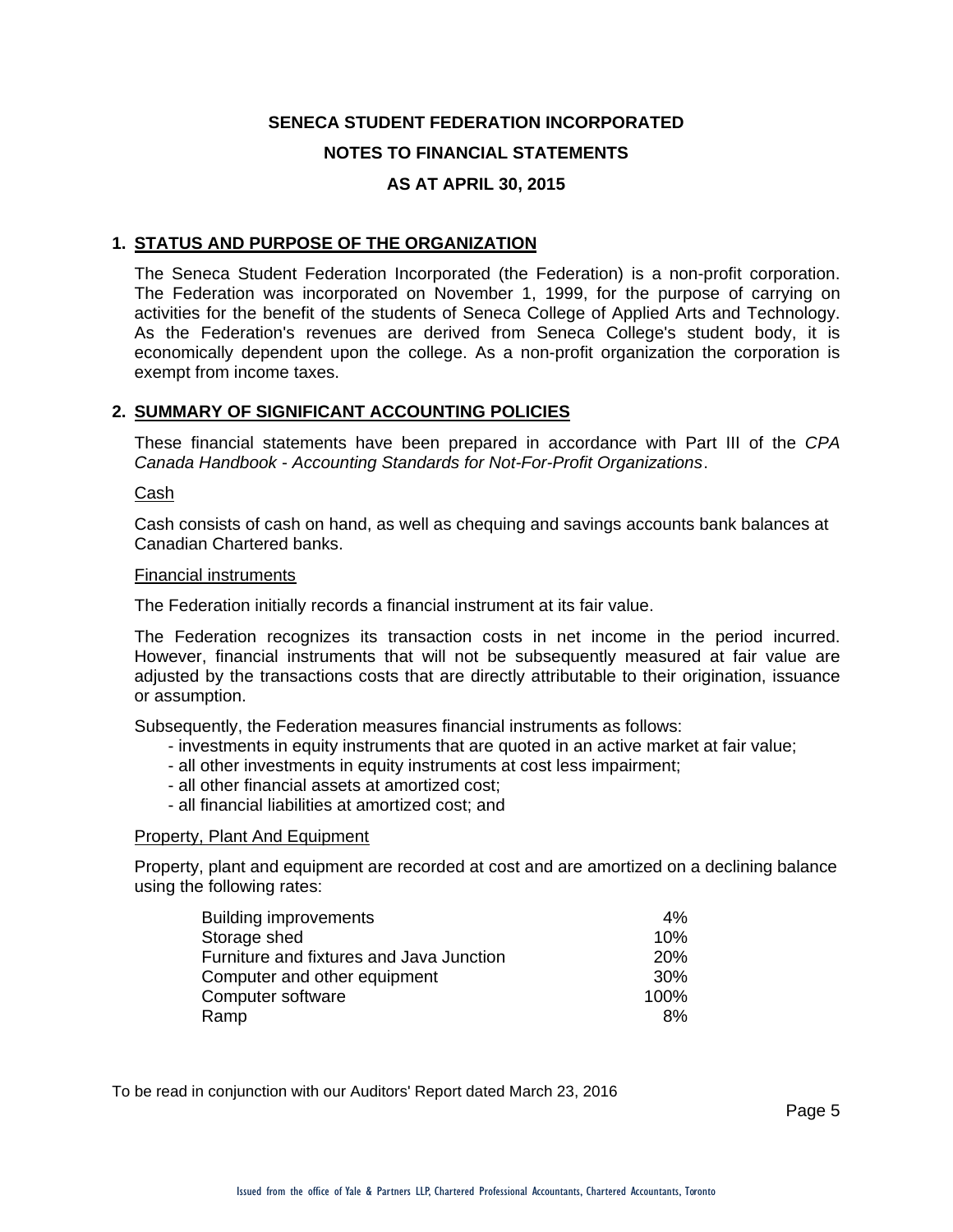## **2. SUMMARY OF SIGNIFICANT ACCOUNTING POLICIES** - continued

#### Impairment of Property, Plant and Equipment

Property, plant and equipment subject to amortization are reviewed for impairment whenever events or changes in circumstances indicate that the carrying value of an asset may not be recoverable. Impairment is assessed by comparing the carrying amount of an asset to be held and used with the total of the undiscounted cash flows expected from its use and disposition. If the asset is impaired, the impairment loss to be recognized is measured by the amount by which the carrying amount of the asset exceeds its fair value, generally determined on a discounted cash flow basis. Any impairment results in a write-down of the asset and a charge to income during the year. An impairment loss is not reversed if the fair value of the related long-lived asset subsequently increases.

#### Impairment of Financial Assets Measured at Cost and Amortized Cost

When there are indications of possible impairment, the Federation determines if there has been a significant adverse change to the expected timing or amounts of future cash flows expected from the financial asset. The amount of any impairment loss is determined by comparing the carrying amount of the financial asset with the highest of three amounts:

- i. The present value of the cash flows expected to be generated by holding the asset, discounted using a current market rate of interest appropriate to that asset;
- ii. The amount that could be realized by selling the asset at the date of the balance sheet; and,
- iii. The amount expected to be realized by exercising its rights to any collateral held to secure repayment of the asset, net of all costs necessary to exercise those rights.

Reversals are permitted, but the adjusted carrying amount of the financial asset shall be no greater than the amount that would have been reported at the date of the reversal had the impairment not been recognized.

#### Revenue

SSF follows the deferral method of accounting for contributions. Restricted contributions are recognized as revenue in the year in which the related expenses are incurred. Unrestricted contributions are recognized as revenue when they are received or receivable if the amount to be received can be reasonably estimated and collection is reasonably assured.

Membership fees are recognized when received, or receivable, provided that collection is reasonably assured and the amount is determinable. Although the federation's fiscal year ends in April, the student fees received for the summer term from May to August, which begins immediately after the year-end, are recorded as deferred revenue.

Sales revenues are recognized when the related goods are sold or services performed.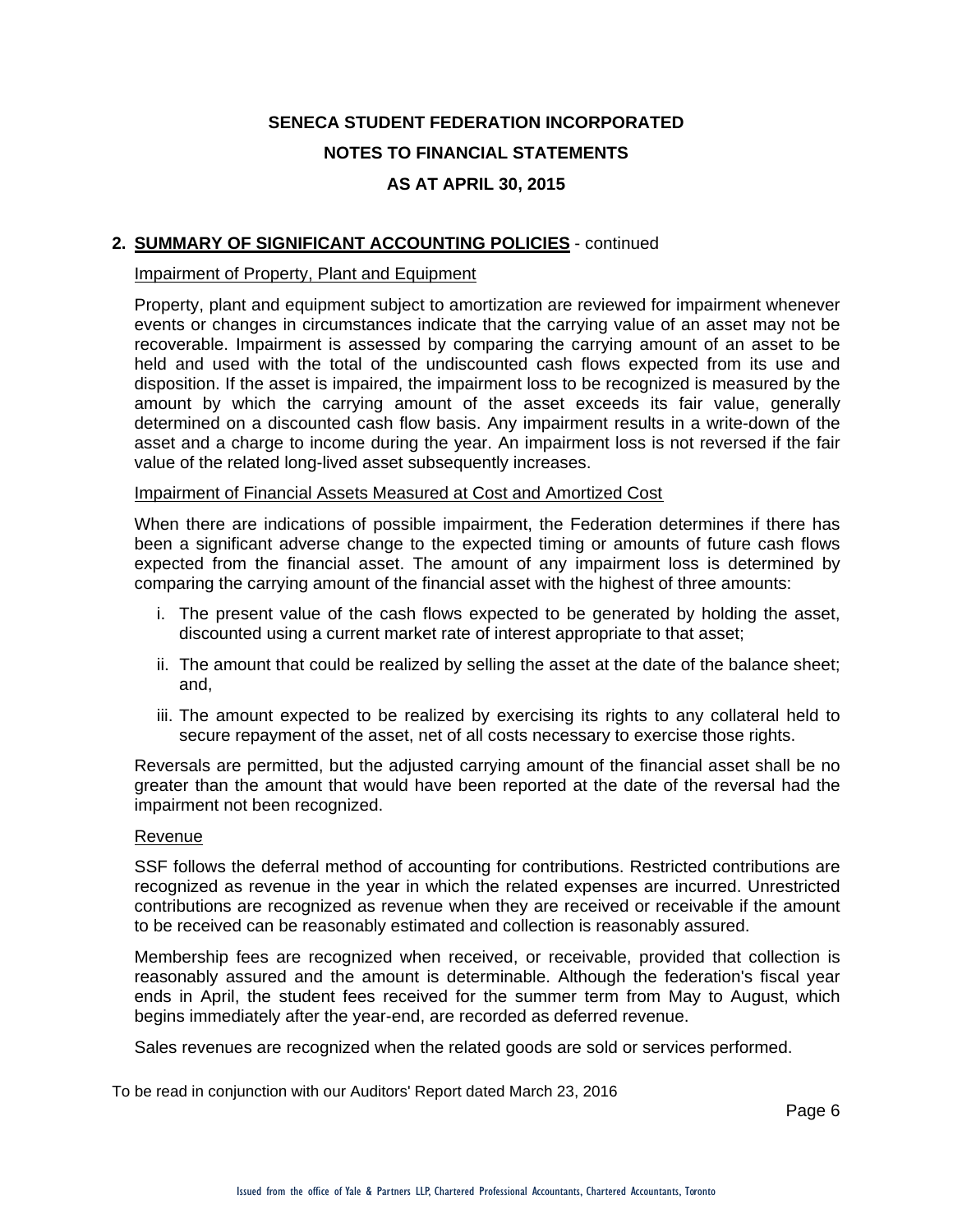## **2. SUMMARY OF SIGNIFICANT ACCOUNTING POLICIES** - continued

#### Inventories

Inventories are valued at the lower of cost and net realizable value. Cost is determined on a weighted average basis.

#### Contributed Services

The federation makes use of volunteers in its operations. Due to the difficulty in determining the fair value of the services, they are not recognized in the financial statements.

#### Use of Estimates

The preparation of financial statements requires management to make estimates and assumptions that affect revenue and expenditures reported during the period, in addition to the reported amounts of assets and liabilities and the disclosure of contingent liabilities at the date of the financial statements. Signifcant items requiring the use of estimates include allocation of fees between programs, deferred revenues, and the net book value and assocated amortization of the property and equipment. Actual results could differ from those estimates.

#### Financial instruments

The federation initially measures its financial assets and liabilities at fair value, except for certain non-arm's length transactions. The Company subsequently measures all its financial assets and financial liabilities at amortized cost, except for investments in equity instruments that are quoted in an active market, which are measured at fair value. Changes in fair value are recognized in net income. Financial assets measured at amortized cost include cash, the receivable from Seneca College and the HST receivable. Financial liabilities measured at amortized cost include the accounts payable

The Company has no financial assets measured at fair value and has not elected to carry any financial asset or liability at fair value.

#### *Transaction costs*

The Company recognizes its transaction costs in net income in the period incurred except for financial instruments that will not be subsequently measured at fair value. The carrying amounts of these instruments are adjusted by the transaction costs that are directly attributable to their issuance.

#### **3. DUE FROM SENECA COLLEGE OF APPLIED ARTS AND TECHNOLOGY**

In the prior year Seneca College served as the bank account for the Federation. All deposits went into Seneca College's bank account and all cheque's were drawn on Seneca College's bank account. The college paid interest on the balance at a rate of prime less 1.85%.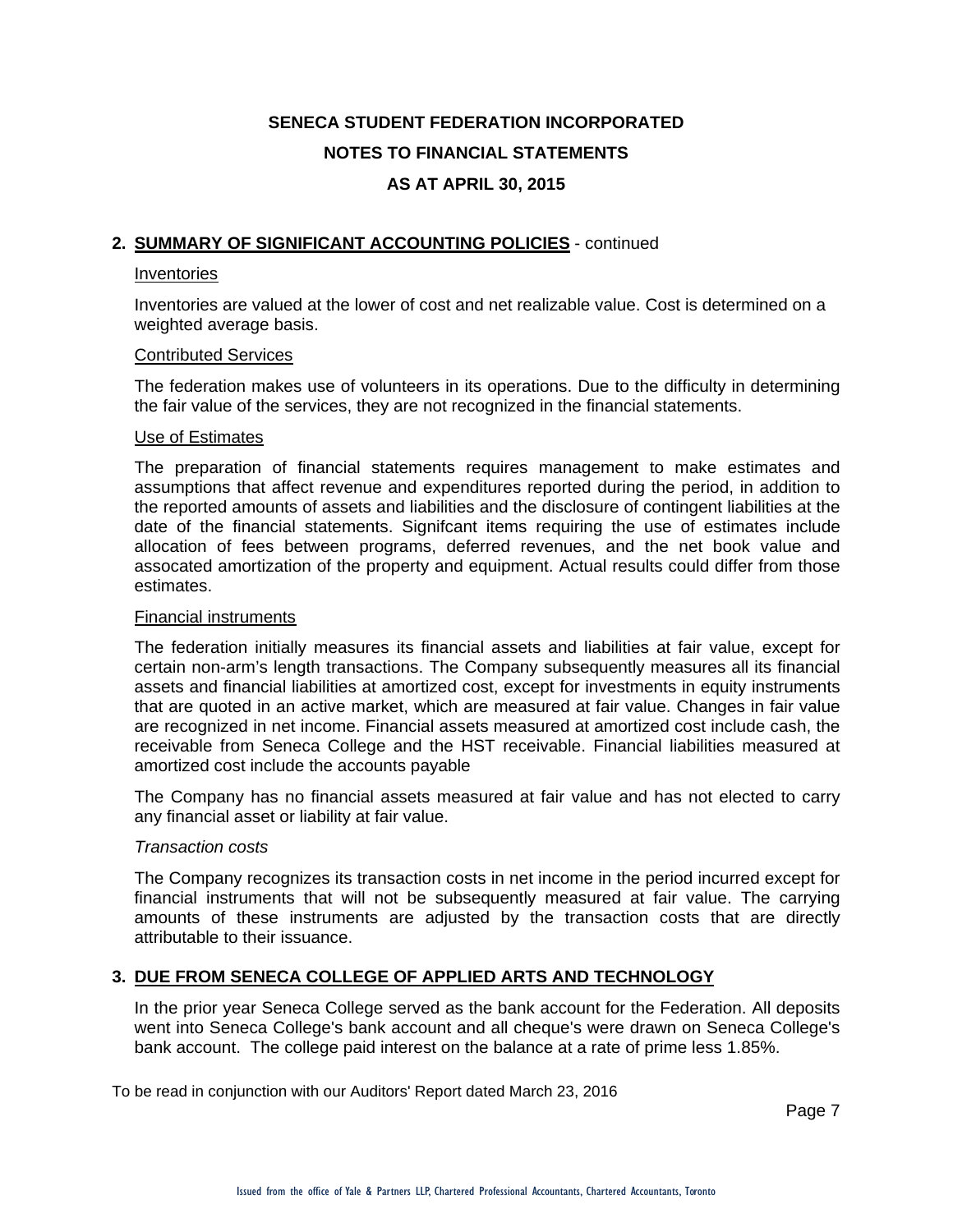## **4. PROPERTY AND EQUIPMENT**

|                               | Cost          | Accumulated<br>Amortization | Net Book Value<br>2015 | 2014          |
|-------------------------------|---------------|-----------------------------|------------------------|---------------|
| <b>Building improvements</b>  | \$<br>827,460 | \$<br>174,652               | \$<br>652,808          | \$<br>494,547 |
| Storage shed and fencing      | 29,320        | 20,934                      | 8,386                  | 9,053         |
| <b>Furniture and fixtures</b> | 1,654,699     | 1,146,587                   | 508,112                | 624,555       |
| Java junction equipment       | 20,229        | 16,603                      | 3,626                  | 3,627         |
| Computer equipment            | 224,162       | 197,367                     | 26,795                 | 28,065        |
| <b>Other Equipment</b>        | 75,669        | 21,245                      | 54,424                 | 10,368        |
| Ramp                          | 8,990         | 6,127                       | 2,863                  | 3,092         |
|                               | \$2,840,529   | 1,583,515                   | 1,257,014              | 1,173,307     |

#### **5. DEFERRED REVENUE**

Deferred revenue represents the student fees received for semesters subsequent to the year end. Deferred revenue will be reflected in revenues in the subsequent year.

#### **6. OPERATING LEASE**

The Federation is to pay an annual additional rent equal to the lesser of the operating costs and the maximum as defined in the lease agreement. The maximum was set at \$80,319 for the year ended April 30, 2015.

#### **7. STUDENT BUILDING FUND**

The student building fund accumulates the building fund fee charged to students each semester. This fund will be used for the building and renovations of the Newnham Student Centre and future construction of student space at Markham or King campuses. The student building fund fee started in the Fall of 2010. The fund is reserved for future commitments and it is not part of the operations.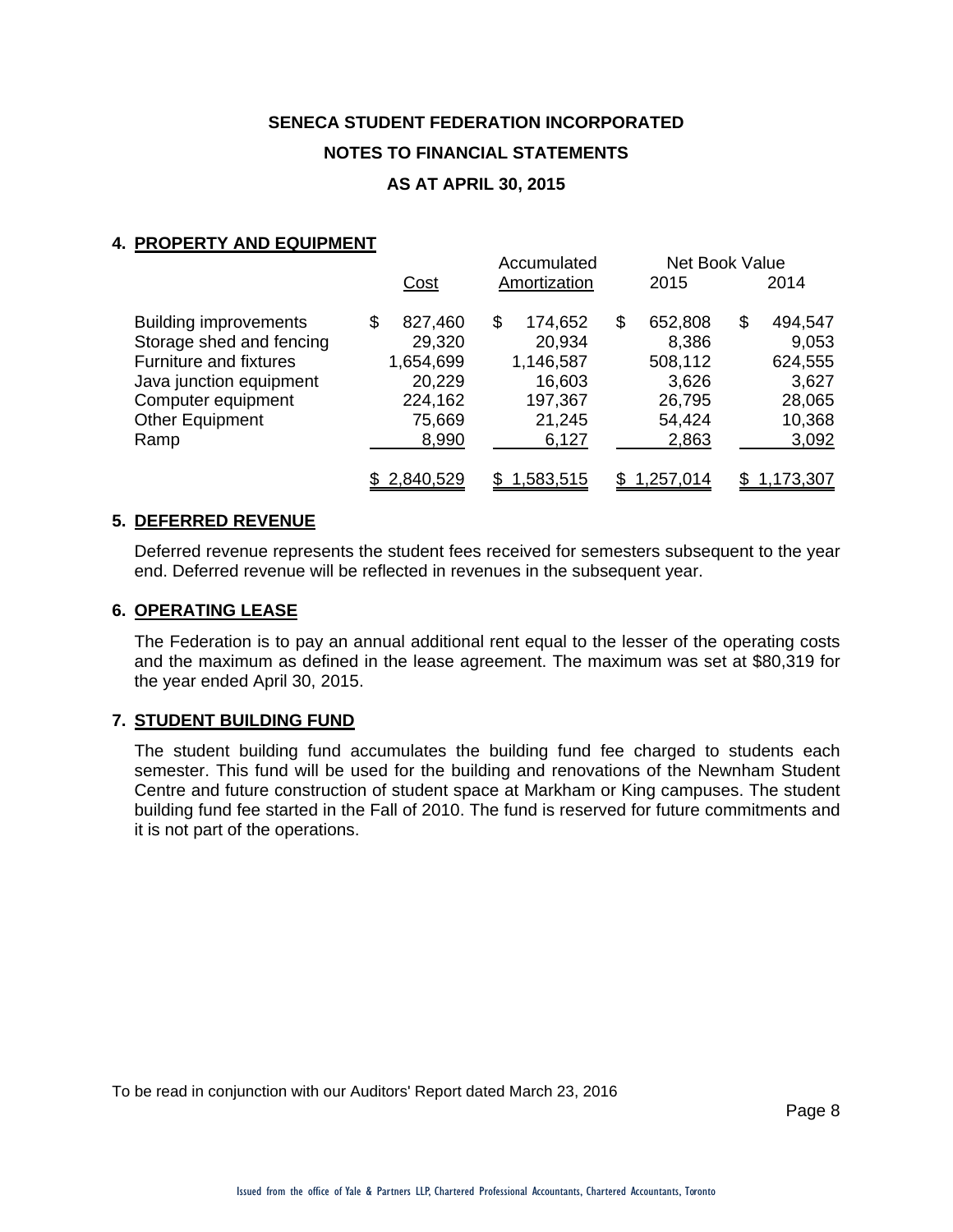#### **8. WORKING CAPITAL AND INTERNAL RESERVE FUNDS**

|                                            | 2015        |      | 2014         |
|--------------------------------------------|-------------|------|--------------|
| The union's working capital is as follows: |             |      |              |
| <b>Current assets</b>                      | \$9,834,832 |      | \$ 6.644.119 |
| <b>Current liabilities</b>                 | (3,769,210) |      | (879, 821)   |
| Working capital                            | 6,065,622   | - \$ | 5,764,298    |

The primary source of cash used for operational expenses is the student fees. The management of working capital involves controlling disbursements such that sufficient working capital is maintained through the year to cover operating expenses. The working capital calculated above must be sufficient both in amount and liquidity to cover operating expenses.

#### **9. FINANCIAL INSTRUMENT - RISKS AND UNCERTAINTIES**

The following table shows the amounts of the indicated financial instruments:

|                                                                                |   | 2015                 |     | 2014                  |
|--------------------------------------------------------------------------------|---|----------------------|-----|-----------------------|
| Financial assets measured at amortized cost<br>Cash                            | S | 7,113,810            | \$. | 302,643               |
| Restricted cash - student building fund                                        |   | 9,904,294            |     |                       |
| Due from Seneca College<br><b>HST</b> receivable                               |   | 2,531,280<br>142,049 |     | 13,672,584<br>208,656 |
|                                                                                |   | \$19,691,433         |     | \$14,183,883          |
| Financial liabilities measured at amortized cost                               |   |                      |     |                       |
| Accounts payable and accrued liabilities<br>Health and dental premiums payable | S | 544,313<br>2,105,986 | \$. | 182,329               |
|                                                                                |   | 2,650,299            |     | 182,329               |

#### Financial risks

The Federation is exposed to various financial risks through transactions in financial instruments. The following provides helpful information in assessing the extent of the Federation's exposure to these risks.

#### Credit risk

Credit risk is the risk that one party to a financial instrument will cause a financial loss for the other party by failing to discharge an obligation. The Company's main credit risk relates to its receivable from Seneca College.